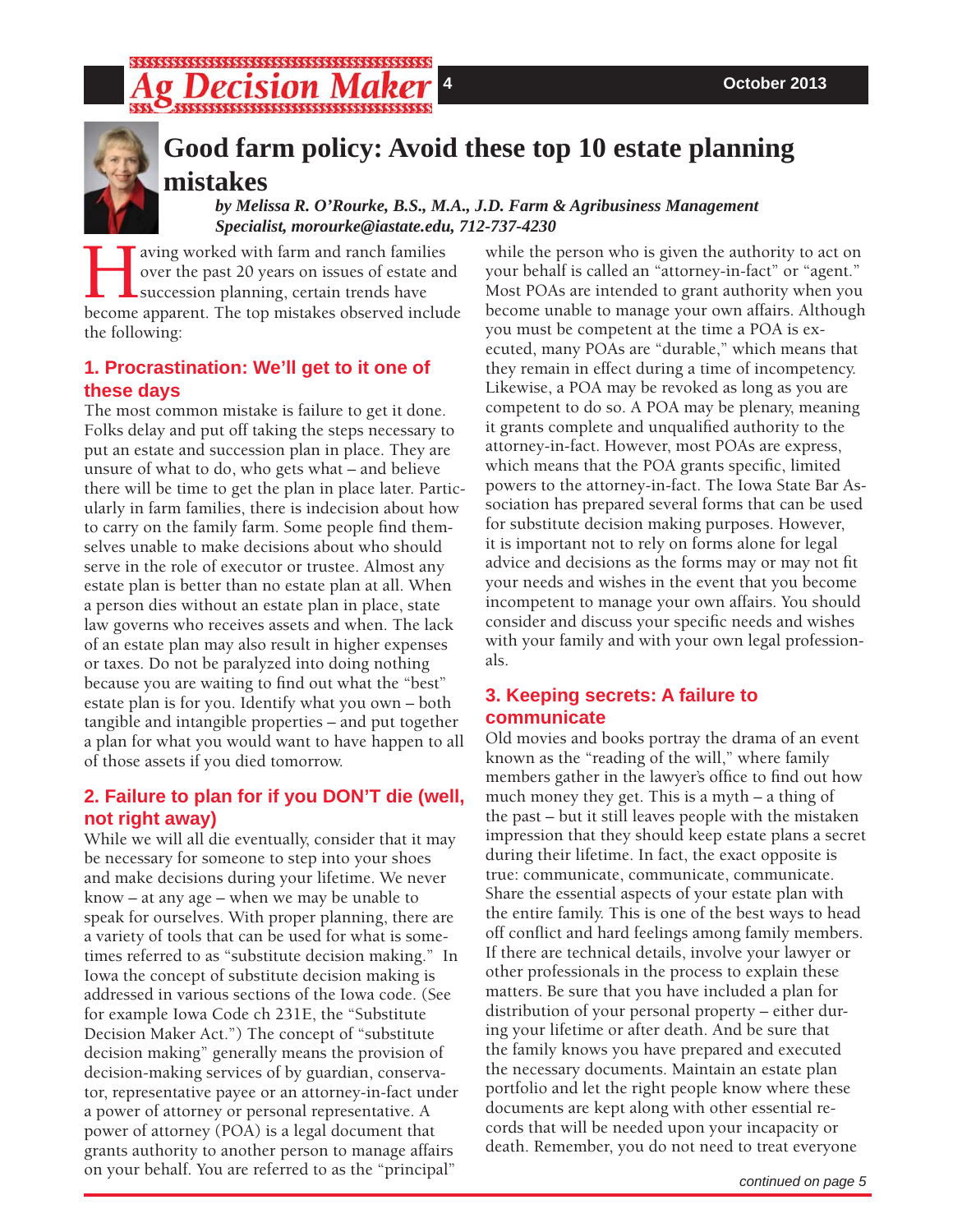#### *ecision Ma*

*Good farm policy: Avoid these top 10 estate planning mistakes, continued from page 4*

equally but you should make such decisions honestly and openly. While everyone may not agree with your decisions, it is much better to explain your decisions and rationale. Talking about your decisions will provide everyone with an opportunity to understand and respect your decisions. Communication can allow hurt feelings to heal and jealousy to diminish and can help prevent estrangement and court battles among your heirs.

#### **4. Failure to be fair: Trying to treat everyone equally**

Estate planning is frequently more about family relationships and dynamics than it is about asset transfer and tax planning. The issue of how to treat on-farm versus off-farm heirs can be a particularly prickly subject. A common estate planning scheme would leave all assets to children equally. When farming is involved and land is left to children as tenants in common, complex questions arise. Does an on-farm, active farming child pay cash rent to non-farming siblings, or should there be another form of reimbursement such as shares? Can the off-farm owners second-guess farming decisions (large or small) made by the farming child? May the farming child buy out the siblings' share of farmland ownership? In reality, bequeathing equal farmland shares to on-farm and off-farm heirs can be a disaster, and often fails to acknowledge the contributions made by the onfarm child who spent years contributing labor and management to the farm operation, which equates to building equity. There are many reasons why children may reasonably receive unequal shares in an estate. While one child worked and helped to build the farm business, others may have received money for education, new homes or starting a business of their own. Make decisions about what will be fair or equitable to all, even though it may not be equal. Then communicate your decisions and be honest about it. As discussed earlier, it is a mistake to be secretive. Don't let your legacy be children who are estranged from one another because you did not share your decisions with them.

#### **5. Failure to coordinate estate plans and property ownership strategies**

While many people believe that their estate planning documents (wills and trusts) will ultimately control who gets what when you die, it is important to understand that many assets are transferred based on provisions that both contradict and supersede those contained in a will. Intangible properties such

as bank accounts, certificates of deposit, retirement plans, IRAs, annuities, life insurance policies, real estate and similar assets may not be controlled by wills depending on the ownership strategies (such as joint ownership or payable-on-death designations). Beneficiary designations associated with life insurance or other investments should be reviewed and updated regularly as they are impacted by death, divorces or even changes in need. When intangible assets are jointly owned, the surviving joint owner often becomes the sole owner of the assets – and that surviving joint owner can leave the property to anyone desired regardless of the deceased owner's wishes.

#### **6. Doing nothing because "I'm worth less than \$5 million"**

The corollary to this mistake is "We (my spouse and I) are worth less than \$10 million." In the United States, many farmland owners are land rich, cash poor and have little or no estate plan in place. As the value of farmland continues to increase, the bottom line on a balance sheet goes up – and an estate plan problem could be on the horizon in the years ahead. We know that following early 2013 Congressional action, current federal law allows each decedent to pass \$5.25 million of assets free from federal estate tax, and a married couple can pass \$10.5 million (indexed for inflation). Nine hundred fifty acres of land at an average value of \$11,000 per acre approaches \$10.5 million – hovering dangerously close to a level that could trigger federal estate tax. Farmland owners in Iowa may have a false sense of federal estate tax security because they think their share of the farm is worth less than \$5.25 million. But adding up all the assets on the balance sheet and estimating increasing farmland values may paint a different picture at the time of death. Be sure that you maintain an accurate balance sheet that reflects the fair market value of your assets – both currently and projected into the future.

#### **7. Death is not cheap: Lack of liquidity**

Farmers – and others – can be good at accumulating assets such as land, equipment, farm buildings, livestock and other investments. However, costs arise at death. Consider the costs of a funeral and final medical expenses. There is always a cost to settle an estate, be it probate or trust administration fees or fees to other professionals. Cash may be needed to continue farm or business operations at the time of death prior to final estate settlement. It is important to maintain a level of assets with sufficient liquidity to convert to